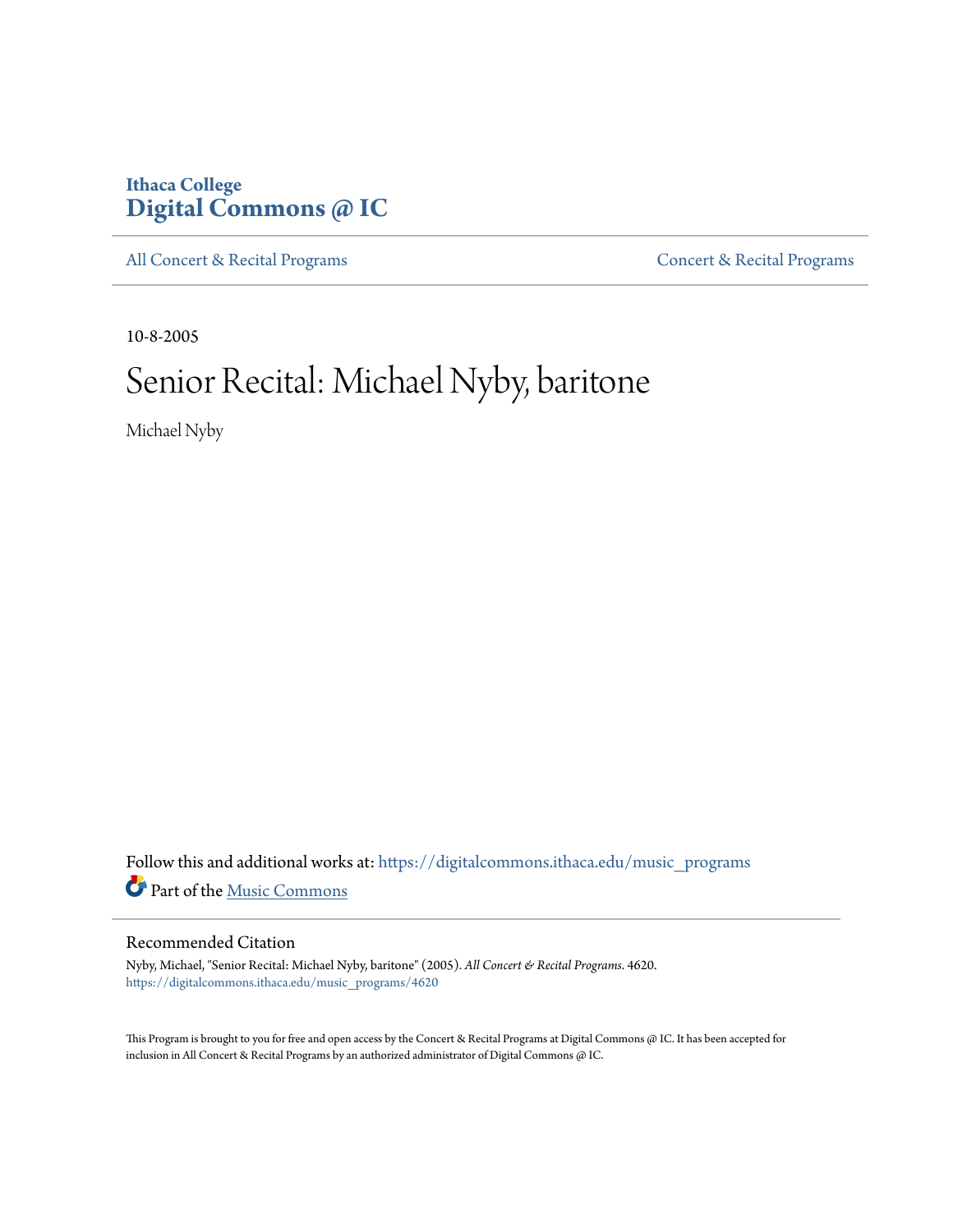# ITHACA COLLEGE SCHOOL OF MUSIC

## **SENIOR RECITAL**

**Michael Nyby, baritone Claudia Tomsa, piano** 

**Assisted by: Elizabeth Meszaros, cello Alexandra Loutsion, soprano Caitlin Mathes, mezzo soprano Andrew Klima, tenor** 

**Ford Hall Saturday, October 8, 2005 4:00 p.m.**